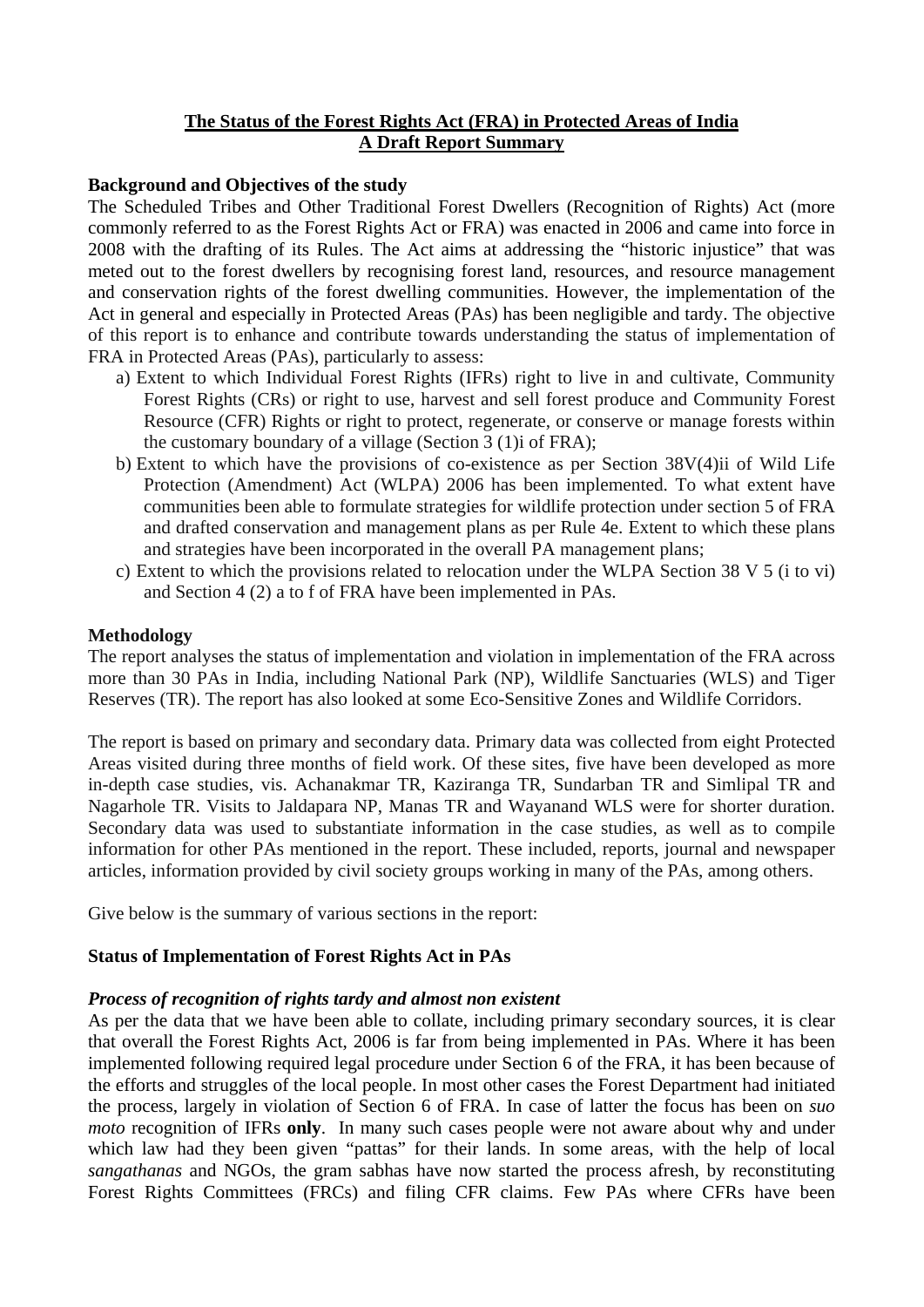recognised include Biligiri Rangaswamy Temple TR (25 CFRs), Shholpanshewar WLS (58 CFRs), Simlipal TR (44 CFRs), Parambhikulam TR (10 CFRs), Nagarhole TR (14 in Mysore district), Melghat TR ([1](#page-1-0)2 in buffer), Tadoba (5 in buffer) and in Kanha TR (16 in core and 131 in buffer)<sup>1</sup>.

### *Illegal NTCA order leads to stoppage of rights recognition*

The already negligible efforts at implementing the FRA came to a complete halt in Tiger Reserves by an illegal order issued by the National Tiger Conservation Authority (NTCA) on 28 March 2017 (Order No 1-7/93.PT), stating that 'in absence of guidelines for notification of critical wildlife habitats, no rights shall be conferred in Critical Tiger Habitats notified under section 38V(4) of the Wildlife protection Act 1972'. Already reluctant TR authorities have now found a reason to reject the claims. In Tadoba TR the process of claiming and recognition of CFRs had gained some momentum in 2016 after much local struggle, 5 CFRs were recognised in the buffer when the process was abruptly stopped as NTCA issued its order. RTI filed by the local gram sabhas reveals that the claims have already been accepted at the district level but are not being distributed because of the said order. This however has not been given in writing to the villagers, which they have demanded. Same had been reported from other TRs, such as in Simlipal, where the district level committee of Mayurbhanj rejected the Habitat Rights claims filed by the Mankidia Tribe-a Particularly Vulnerable Tribal Group (PVTG)- on the ground that their HRs fall into the core area and as per NTCA order forest rights cannot anymore be granted. In Palamau TR the claims of 61 families belonging to the Nakesia Adivasi –another PVTG community inhabiting the core areawere rejected multiple times. On the last appeal the FD replied that as per NTCA order the forest rights cannot be recognized in core areas. The order has been already contested by many scheduled tribes living in tiger reserves, as the Jenu Kuruba PVTGs living in Nagarhole TR that protested before the District Collector to withdraw the NTCA order immediately.

### *Delays in processing claims*

In many, claims under FRA including community rights for use of forest resources (CRs) and CFRs are pending for many years, some since 2009. These include Nagarhole TR, Buxa TR, Jaldapara NP, Melghat TR, Tadoba TR, Bhimashankar WLS, Yawal WLS and Dudhwa TR.

### *Co-existence (Section 38V(4)ii of WLPA), and protection, regeneration, conservation and management of CFRs by gram sabhas (Section 5 and Rule 4e of FRA)*

Despite CFRs having being recognized, CFR Management Committees (CFRMCs) and in some cases CFR management plans having been drawn up by the gram sabhas, there have been few efforts from the state forest departments to move towards co-existence and supporting and recognizing protection, regeneration, conservation and management of CFRs by gram sabhas. We could find only three cases where some efforts in this direction have been made and in two of these, this has been possible only because of the sustained efforts of the gram sabhas and support from civil society actors and in one the initiative was taken by the district administration supported by civil society. In Shoolpaneshwar WLS, till November 2016, CFR rights of 58 villages had been recognised on about 40,000 hectares of forest lands (65% area of the sanctuary), many of these villages have formed CFRMCs and atleast 12 villages also earned a very substantial income by harvesting dead and dried bamboo. In these villages people are engaged in forest development and conservation activities. All this however is with the support from ARCH VAHINI - a local sangathana. While the forest department has not created hurdles yet, they have also not actively tried to incorporate these plans in the overall management plan of the Sanctuary.

In 2013, after the recognition of 25 CFRs within BRT Tiger Reserve, a community based tiger conservation management plan was drafted by 200 members of the Soliga tribe from 61 *podus* of

<span id="page-1-0"></span> $\frac{1}{1}$ From the data it is not clear if these are community rights over forest resources i.e CRs or CFR rights, also it is not clear to what extent people are able to assert these rights within these PAs.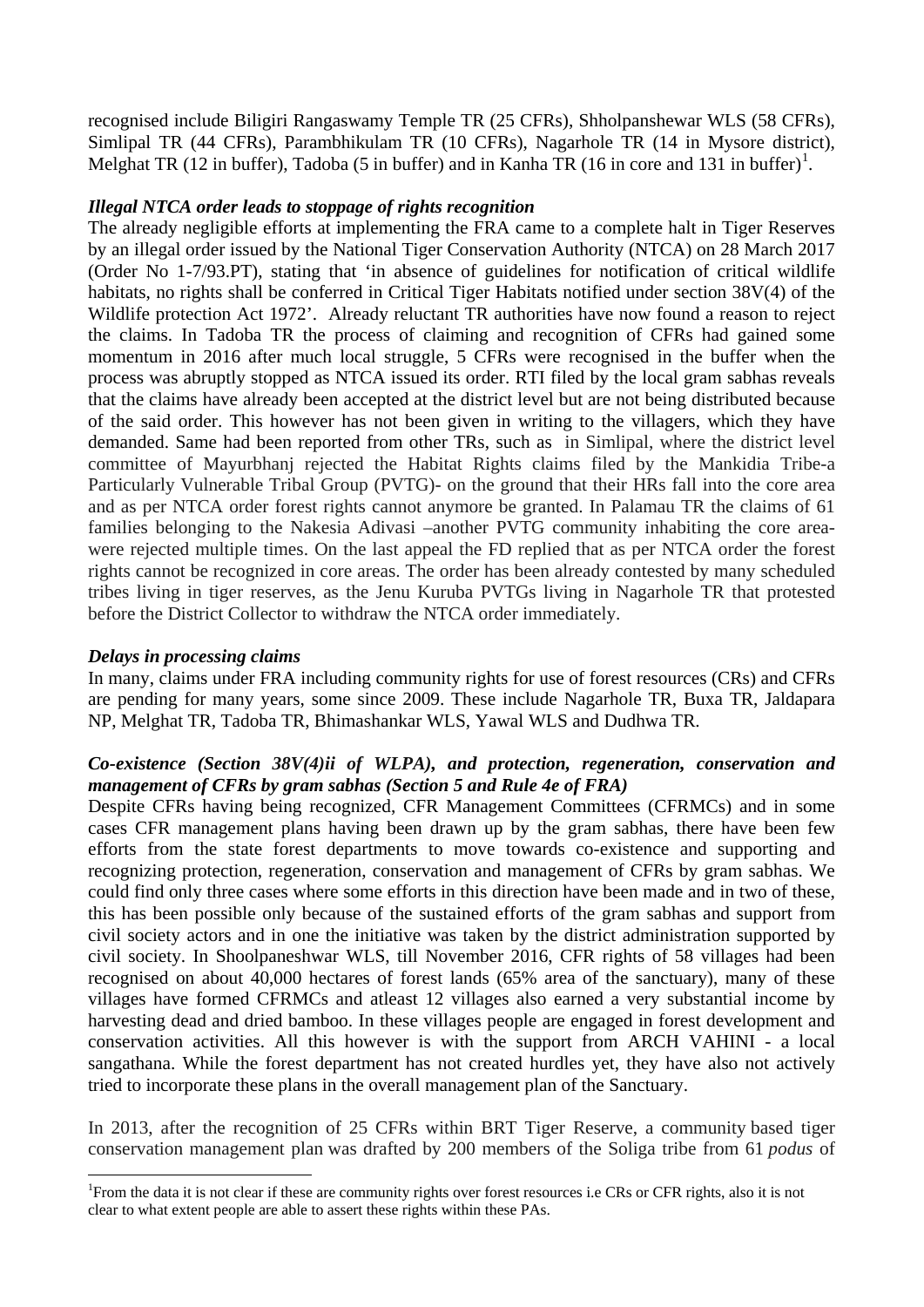B.R.Hills. This was supported by ATREE, VGKKK, ZBGAS, SAS, and some other individuals and civil society organizations. This plan was taken back to all the 61 *podus* to get feedback. In the meanwhile after a long wait in 2016, 39 additional CFRs belonging to the remaining Soliga villages (including in BRT, Cauvery WLS and Mahadeswara WLS) were also passed at the DLC level. However the District Conservator Forests of Mali Mahadeswra WLS, Cauvery WLS and BRT TR did not sign the titles. Consequently all the 39 CFRs have gone back to the SDLC for clarification because forest department raised objections on collection of NTFPs, grazing rights, among others. As a result the community tiger conservation and management plan remains unaccepted and unimplemented.

In Simlipal TR of the 60 villages inside the TR, CFR rights have been claimed and recognized in 44. These include the villages in the core zone. CFR Management Plans have been prepared by the gram sabhas with help from NGOs and the district administration in 21 villages located in the buffer zone. Ten of these plans have also been accepted by the FD and implementation of many CFR plans have started. This is one of the rare examples where the district administration has taken an active role in moving towards co-existence and collaboration. However as given below this is no indication that there is a co-existence plan and collaborative governance for the PA as a whole as we see below under the section on relocation, many of these villages where CFR rights were recognized have also been relocated or are planned to be relocated both from the core and buffer areas.

# *Violation of the FRA*

Some of the violations of FRA in PAs based on available information have been listed below:

## Notification of critical Tiger Habitat (CTH)

In almost all TRs, the process of notification has not been clear. There was no involvement, consultation or consent of the local gram sabhas in the identification or declaration of these CTH. As per section 38 (V) of the WLPA and sec. 4 of the FRA, the process of notification of a CTH (or Critical Wildlife Habitat under the FRA) require the involvement of local people, as well as a scientific assessment to prove that co-existence is not a possible and exercising rights would lead to irreversible damage to the habitat or species. For the creation of the CTH in the 7 tiger reserves which were visited during the study there was no report or evidence to say that the required scientific studies and consultation with the Gram Sabhas had been carried out.

# Discrepancies in the process of recognising claims

The process of filing claims and recognizing IFRs was found to be and also reported to be illegal and faulty in many PAs. In Buxa, Achanakmar, Wayanand and Jaldapara, filing of individual claims was started *suo motto* by the FD. To do this, FRCs were constituted at the Panchayat level and in many cases even though people had received IFR titles they had no knowledge of how and why they received these titles. The motivation behind doing this remains unclear but some local actors suggested that it could be linked to completing processes under FRA which is a legal requirement for relocation. Other discrepancies such as titles received over much less than what was claimed, were also reported. In many areas it was found the PVTG communities were in particular denied their rights, e.g. in Nagarhole TR, IFRs are mostly recognized to the Yerawal community but not to the Jenukurabas PVTGs; similarly in Achanakmar, IFR claims of the Baigas a PVTG community were rejected. In Nagarhole TR, conversion of forest villages to revenue villages filed under sec. 3(h) of FRA was rejected.

Recognition of rights however has not necessarily meant actual access to these resources in all Violating FRA by not allowing exercise of rights even where they have been recognised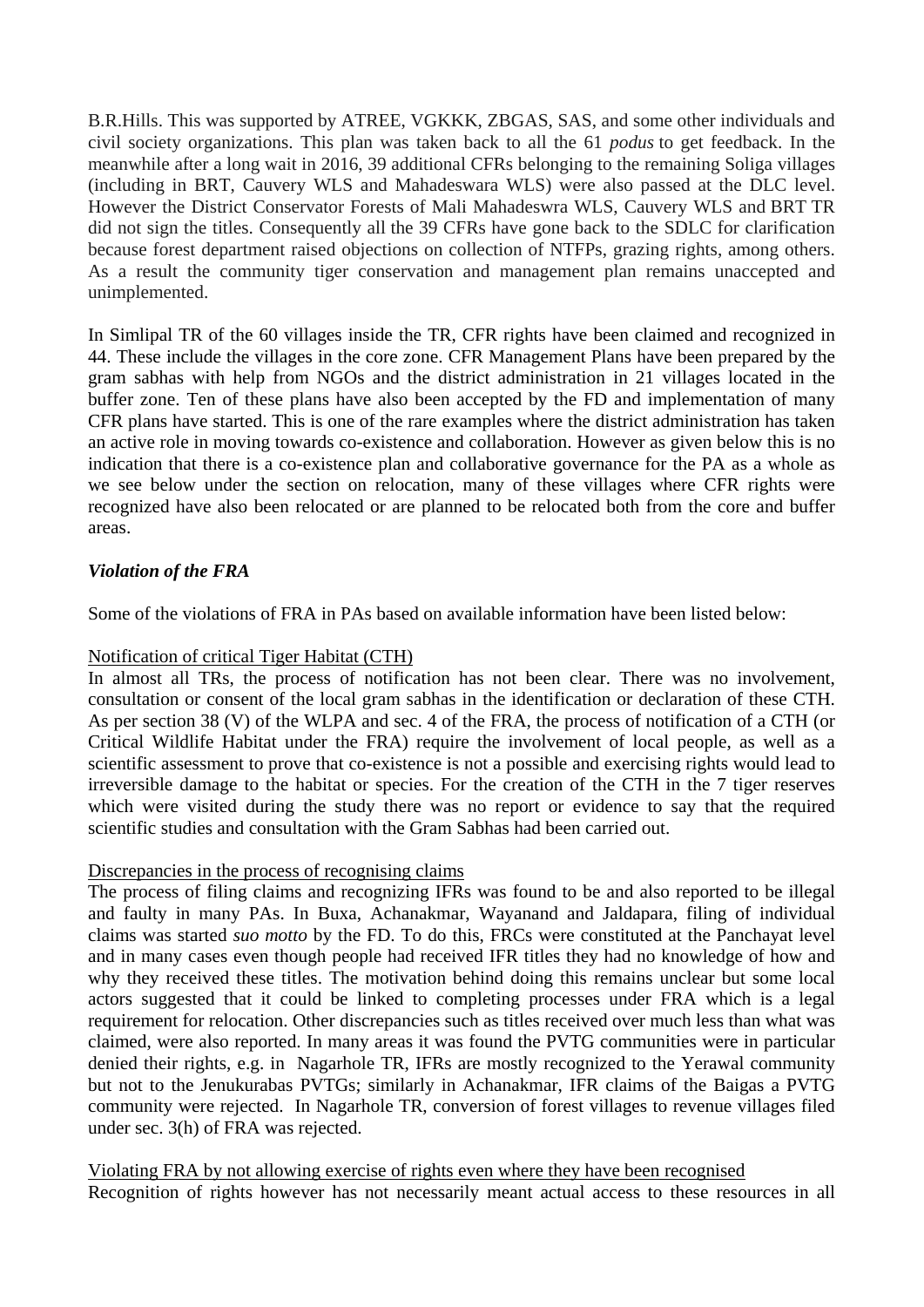cases. While gram sabha members in Shoolpaneshwar have been able to harvest and sell the bamboo which had dried naturally in the year 2016, in many of the above mentioned PAs local people were continuing to be stopped from asserting their rights (including right to manage and conserve). These included villages in Tadoba TR and Nagarhole TR. In case of the latter the 14 CRs that have been recognized are reportedly only on paper without any boundary demarcation on the ground. In Nagarhole TR, although the IFRs were recognised the land owners are being physically prevented from cultivating the lands where they now have a legal right to cultivate.

## *Relocation in violation of FRA*

Of the 30 PAs analysed for the study, we found references of relocation being planned for 23 either in TR management plans or local newspaper reports. Of these in 20 there was evidence of relocation already being carried out for last 10 years. These included 15 TRs and 5 WLSs. As an example, in Simlipal, in 2007, when the CTH was declared there were 60 villages inside the TR, including 5 in the core. 2013 the process of recognition of CFRs started with the help of the district administration and civil society actors. Between 2013 and 2016, 44 CFR titles were recognized, including 3 inside the Core area (one village Jenabil was relocated in 2010 before their rights were settled). Of the remaining 4 villages inside the Core, the other three where CFRs were recognized were relocated in 2013, 2015 and 2016 respectively. There is now only one village i.e. Bakuahas (and a few families from Jamungarh who did not move when it was relocated in 2015). In addition to these villages from the core one village i.e. Khejuri village inhabited by 47 families of PVTG tribe Kharia and 32 families of Kholo tribe (where CFR rights had been recognized) was relocated in 2016. There is now a proposal to relocated Bakuahas from the core in addition to two more villages from the buffer area and four from the fringe area (it is unclear why villages from the fringe area are being relocated).

It is clear from these reports that relocation is not happening just in CTH but also in buffer areas where co-existence is expected to be prioritised over relocation. Relocation from buffer zone has been reported from many TR apart from Simplipal, including Madumalai. This show that no coexistence in buffer areas have been practice in violation of the FRA and WLPA. Relocation has also been reported from WLS such as in Wayanand in Kerala, Barnawapara and Bhoramdeo in Chhattisgarh, Chandaka-Dompara and Debrigarh in Odisha, among others. Considering that there are no guidelines for Critical Wildlife Habitat (CWH), it is unclear how and why these relocations are being carried out.

In addition to the above mentioned 20 PAs (which are part of the 30 that we have analysed for this study), we also found evidence of relocation happening in other PAs such as Amchang WLS in Assam, Satkosia TR in Odisha and Madumalai TR in Tamil Nadu.

### Funding for relocation

Of the 15 TRs from where relocation is being carried out, NTCA had allocated funds for 12 TRs between 2011 to 2014. Out of the five WLS where relocation is taking place in two, vis. Wayanand and Barnawapara the funding for relocation has come from the central government under the 'Integrated Development of Wildlife Habitats', between 2009/14. As reported by local activists CAMPA funds have also been used for the relocation from Bhoramdeo, Debrigarh and Barnawapara WLS and in Tadoba-Andhari Tiger Reserve.

### Process of relocation

For this study we tried to analyse the process of relocation being carried out in these PAs. This could only be done for 8 of the PAs, vis. Kaziranga TR, Manas TR, Simlipal TR, Debrigarh WLS, Chondaka WLS, Achanakmar TR, Nagarhole TR, Wayanand WLS. It was found that in place like Kaziranga and Achanakmar 'prior informed consent for relocation' was not taken from the Gram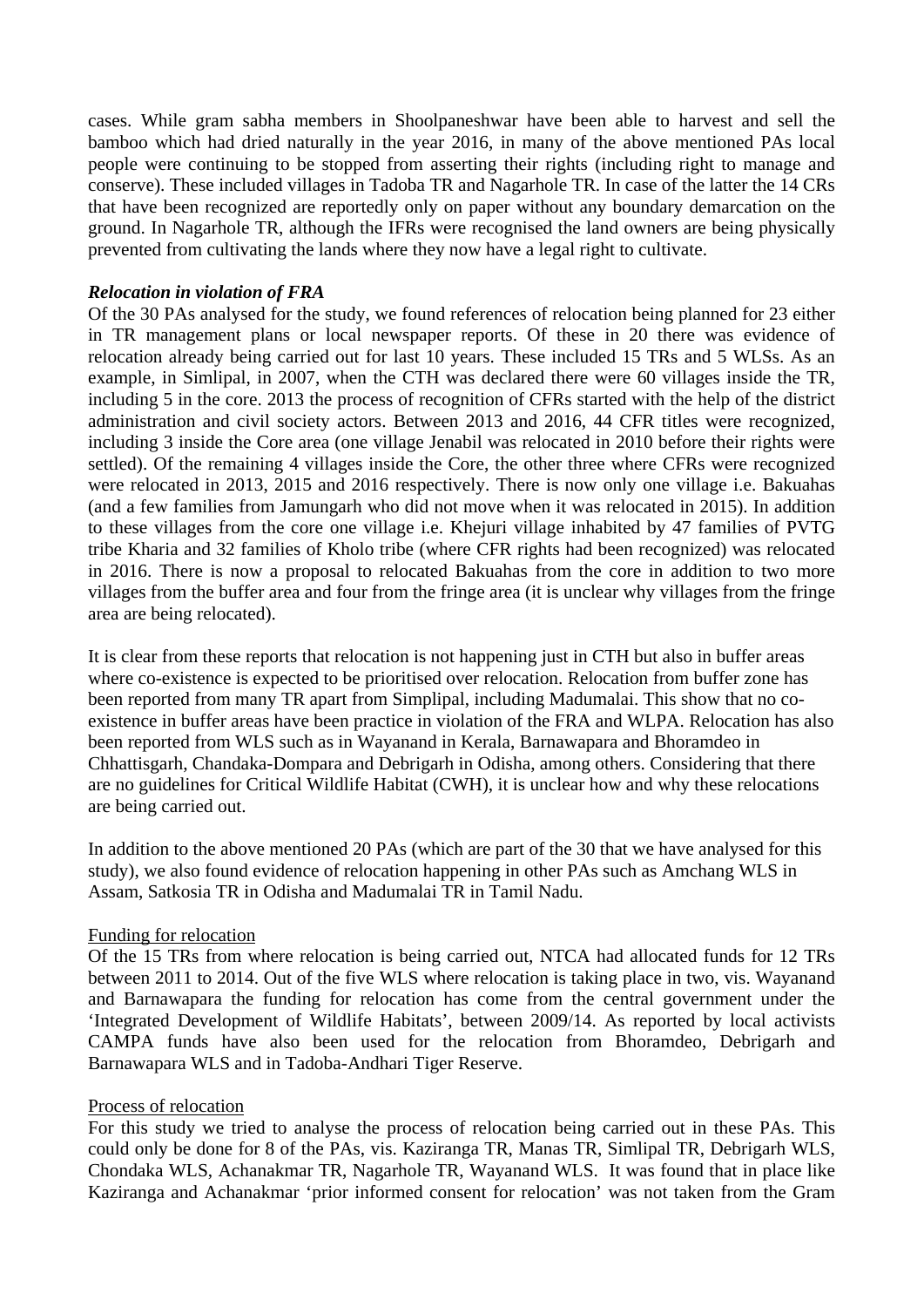Sabhas before relocation/eviction. Where consent had been taken, it was reported that it was mostly under pressure or threat or was induced in other ways. These include, taking signatures of the individuals on blank papers, as in Simlipal TR; or signatures were taken by going from house to house instead of together in the gram sabha like in Achanakmar TR. Human rights violation such as forest offences, physical threats; denial of access or basic health and education facilities, or implementation of schemes such as MNREGA, or children immunization programmes like *angawadi*, are some of the ways in which consent for relocation has been induced. Such induced consent was particularly reported from Achanakmar TR, SimlipalTR, Chondaka and Debrigar WLS. In some circumstances villages have also been evicted without any notification or relocation plan such as in Kaziranga and Manas TR.

### Dissatisfactory rehabilitation

Rehabilitation and compensation was often reported to be not satisfactory. Rehabilitation based on monitory compensation has been often prioritized without offering the land for land option. Other reported violations included false promises of land , distribution of inadequate funds and resources, lack of facilities at the relocated sites such as toilets, electricity and health facilities e.g in Achanakmar, Simlipal and Nagarhole. This has forced people to live in pathetic, hot, disease filled circumstances. Often discrepancies in the distribution of compensation packages was also reported e.g single women, or single men recently turned 18<sup>th</sup> have sometime been denied compensation.

### *Human Rights Violations and Militarization*

In many PAs local people and civil society actors reported atrocities on the local people, particularly when they demanded that their rights be legally recognised under FRA or where in absence of such recognition they have started asserting their rights. Various forms of harassment such as physical torture, lathi-charge, false cases, accusations of being Maoists, etc were reported from Sundarban, Dudhwa, Kaziranga, Corbett, Buxa, among others. Kaziranga and Buxa TR reported many killings of local tribal people as suspected poachers. People have been demanding fair and transparent judicial enquiry claiming that most such cases are false cases, where local people are being implicated for various reasons.

Increased militarization was reported from many PAs, particularly Kaziranga TR (where local people claim that a shoot-at-sight policy has been ordered). Since 2009 a Special Tiger Protection Force (STPF) has also been created, aiming to control poaching activities from tiger reserves. Since 2012 to 2017, the STPF has also been constituted in some PAs of Tamil Nadu and Karnataka (Nagarhole, Madumalai, Bandipur, etc), in Odisha (Simlipal and Satkosia, etc), in West Bengal (in Buxa and Sundarban), in Melghat, in Uttarakhand (Corbett), in Maharashtra (Tadoba and Pench, in Assam (Kaziranga and Manas) and is proposed for Arunachal Pradesh.

Policy towards militarisation instead of processes towards dialogue and co-existence according to local people and activists is creating a divide between the local people and wildlife when no such divide exists. Conflicts at the local level are further intensifying creating non conducive environment for the wildlife and injustice for local people.

### **Conclusion**

Over all the report finds that there few attempts, if any of implementation of FRA in PAs. Those that exist are because of the local struggles. The process of claiming and recognising rights is routinely obstructed by the PA authorities. Even where rights have been recognised, exercising those rights is a struggle for the concerned communities. Relocation continues from TRs and other PAs in violation of sections under the FRA and WLPA. Relocations are more often through direct and indirect coercion and seeking signatures as individuals instead of a gram sabha consultation and without free prior informed consent. Processes of FRA are being completed (if at all) in tardy